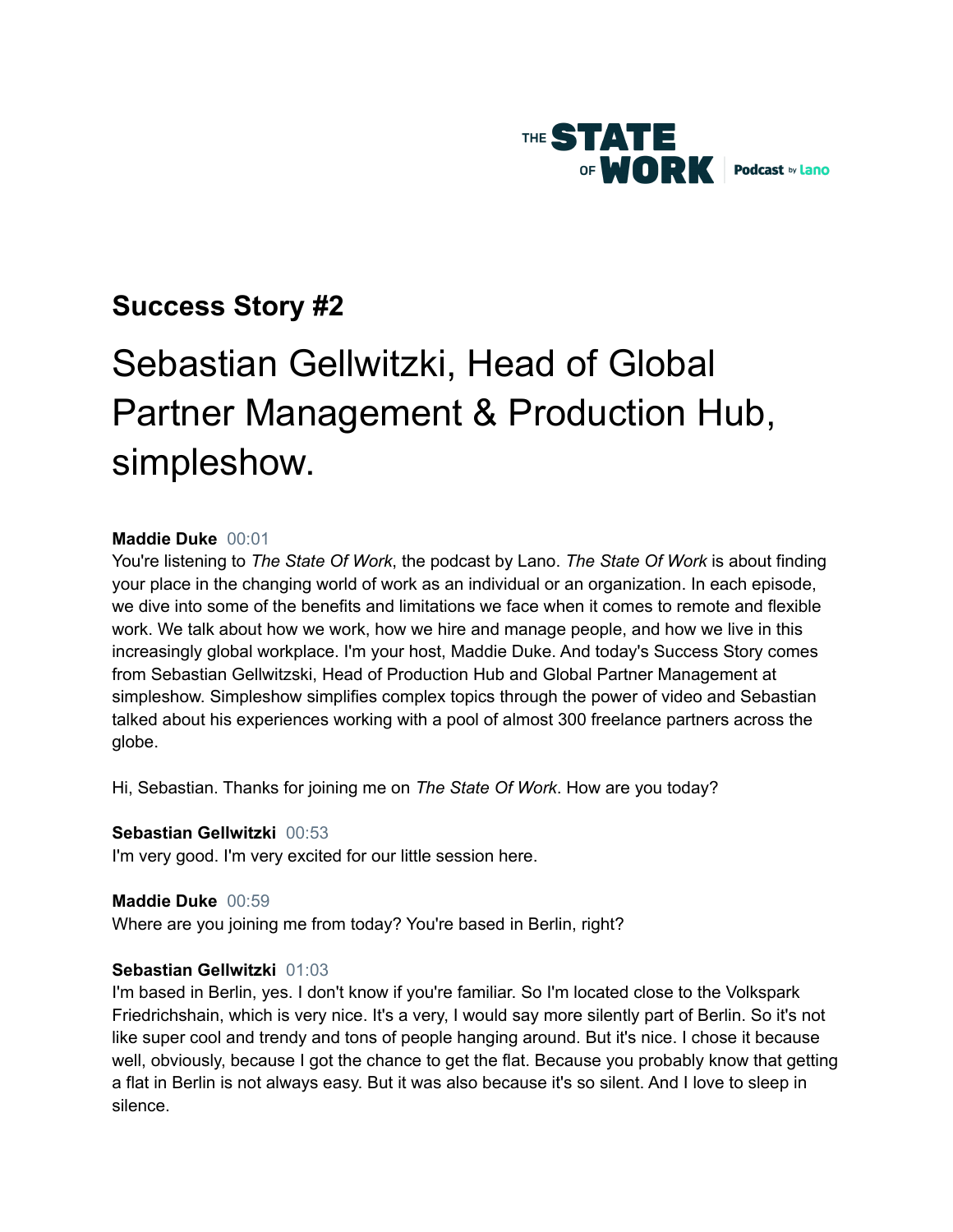# **Maddie Duke** 01:44

I completely understand that, I'm with you there. Unfortunately, I'm not in the same situation. It's very noisy, so yeah. We're gonna be talking about your role at simpleshow today and about simpleshow and how simpleshow is working and structuring their team. So firstly, could you tell me, what does simpleshow do? And what is your role there?

# **Sebastian Gellwitzki** 02:08

Okay, that's an interesting question because what simpleshow does today is a bit different from what simpleshow was doing, like, six, seven years ago. So today, I would say we are, as well, a platform provider for Do It Yourself video creation - explanation videos, but also a full service agency for explanation videos and e-learning is also part of what we do. So we have like, as you understand, maybe different kinds of products that we offer and services.

# **Maddie Duke** 02:50

Cool. So you can do kind of the full suite, someone could hand over the entire e-learning, kind of, video project to simpleshow or have a bigger role themselves and use the platform.

# **Sebastian Gellwitzki** 03:03

Exactly. And the platform... maybe what what is interesting, because I don't know, if people know that, it's really like super sweet, you can like put in a text into into the software, like an online software, where you just, for example, put in your your text into a field and the AI of the software, creates then a video for you puts in like, creates the pictures based on keywords that were tagged in our now…. I'm really missing the English word….

#### **Maddie Duke** 03:47

What's the German word?

# **Sebastian Gellwitzki** 03:49

The German word would be a database. I got it! So like a database with like, a lot of illustrations in there. And then if you for example, type in car, it finds automatically like tons of cars, and then puts in the one where it's things is the best for your for your choice. And then you can change them and remove the pictures on the canvas if you want. But it's very, it's very smart.

#### **Maddie Duke** 04:19

Yeah, cool. Cool. And your role there is Head of Global Partner Management and Production Hub. What does that involve?

#### **Sebastian Gellwitzki** 04:26

I'm responsible for let's say, like, two different kinds of teams. So one team is responsible for recruiting and onboarding and quality assurance of external staff, external partners, and some administrational work then with the people. And the other team (which is teams) there's a team for DACH, there's a team for the UK, and there's a team for Asia Pacific and they are doing quality assurance. They support with onboarding of freelancers. Yeah so there's a lot of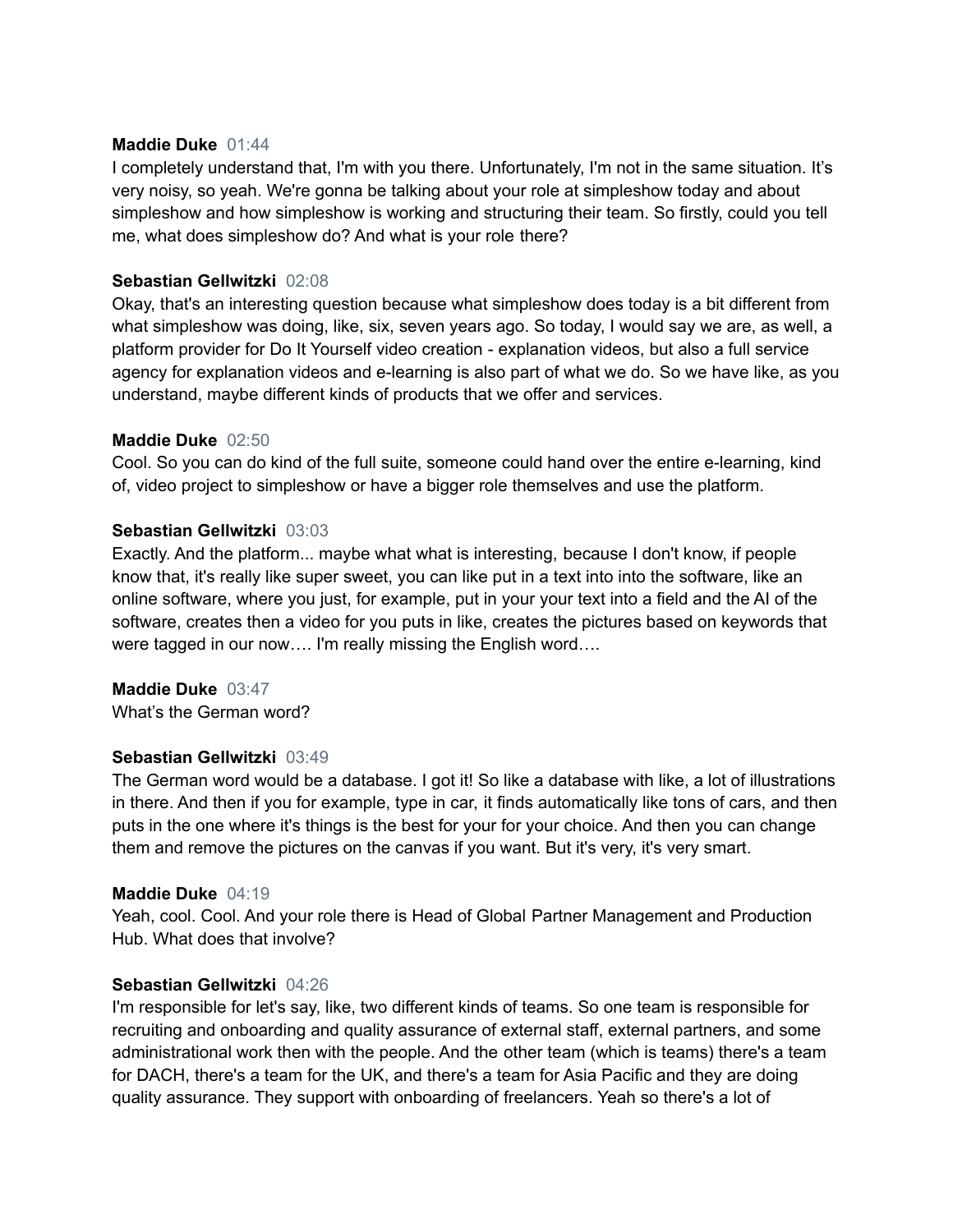communication and supporting external people. Especially because we have a lot of very high standardized products that we offer to customers. So it's very important that you guide and support the partners who are working for you, right?

# **Maddie Duke** 05:27

And when you say I mean, when we think about what kind of products you're offering at simpleshow, and like these teams that you're working with, I imagine you're working with a lot of people that work in production, video production, and design and illustration, what sorts of different creative roles are there?

# **Sebastian Gellwitzki** 05:45

Usually on a normal project, you would have, like a concept writer/project manager. It's one person that we have who does both, like the communication with the client as well as the concept writing and also like the visual….like the visualization (tricky word!) of the storyboards. And then you have, like a motion designer, you would have an illustrator, you would have voiceover artists, you would have a sound designer. So that's basically a general setup for a project.

# **Maddie Duke** 06:29

How big would this pool of talent that you're working with be and are they mostly remote? Like? Are they independent freelancers? Or are they based in different offices around the world that that simpleshow is managing? How is the whole team structured?

#### **Sebastian Gellwitzki** 06:45

Yeah, they are. They're located in different places all over the world and our remote working independent freelancers.

# **Maddie Duke** 06:55

Do you know roughly how many freelancers you have on your database?

**Sebastian Gellwitzki** 06:59

I would say, around 300.

#### **Maddie Duke** 07:02

Wow, okay! What are some of the challenges that you've faced along the way when you're growing and managing the team? And how have you overcome them?

# **Sebastian Gellwitzki** 07:11

I would say number one is communication issues/language barriers. For example, in our case, you have like a German creative writing a script and creating a storyboard and then sends it to a Latin American illustrator to get the illustrations you need. The problem was the communication issues in terms of language barriers, but as well as like, timing, you know, they're a bunch of hours before or after us. So if you write something you don't at a, you know, how do you say... urgent situation? Yeah. And maybe the person sleeps?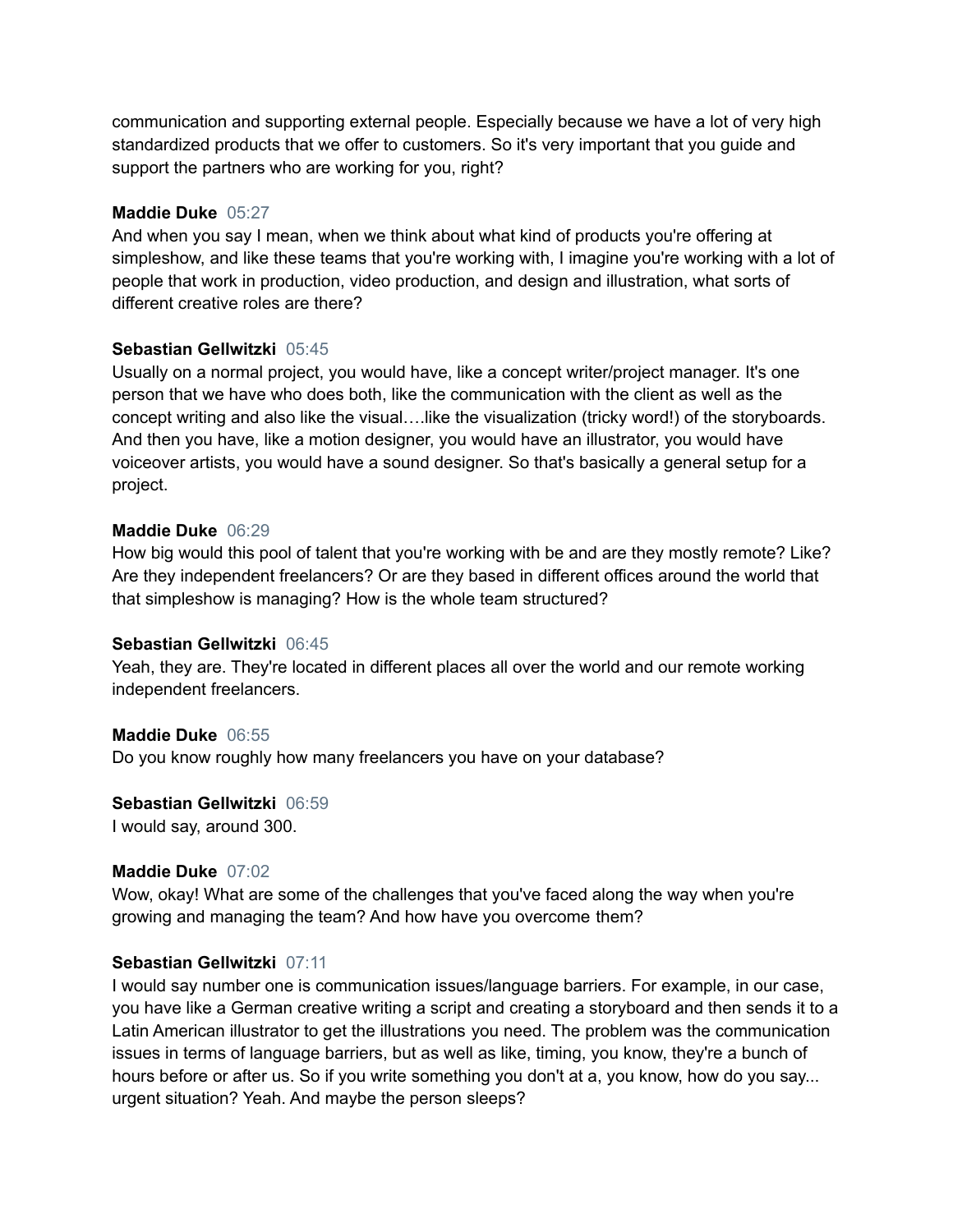**Maddie Duke** 08:00 Yeah.

#### **Sebastian Gellwitzki** 13:08

How did we overcome it, we provided some documentation. So we put a lot of focus in general on onboarding and onboarding means mentoring the people, setup courses for them, providing them with documentation, even little video tutorials now. And then also have our partner managers. So each individual group of partners have their own individual contact person, like the manager for illustration. And I just call it support with excellent onboarding and PSM (partner success management). Another thing is, is the overall organization I mean, everything is related to each other. What does organization mean? Yeah, it's like setting up the right processes for the people. Now, as we have these standards, and always repeating kind of tasks, you need to set up processes, which works for everybody. So everybody knows what to do, knows who to talk to, knows all the technical kind of things. And therefore also you need to focus on your partner managers. And another challenge was definitely the change of already proven production processes. As for many, many years, we were working with internal staff. You know, after 10 years or seven years, we had so many processes and clean line things that we now had to change, to make the partners able to give us the same kind of quality in the same time. And also, we needed to set up a team of managers, which then developed clean, high performance processes for the partners. That was really crucial.

#### **Maddie Duke** 10:14

Would that tie into any specific pieces of advice you would have for other people who might be, you know, at that point where the team is rapidly growing globally, and they're faced with all these challenges of timezone, cultural differences, language challenges...

#### **Sebastian Gellwitzki** 10:30

Yes definitely. Number one, I would say number one is: set up a good team of partner managers. That's the key. That's really the key. And the second is the onboarding - onboarding people. I mean, it depends on what kind of industry you are, or whatever service or product you provide. I think this is really crucial to set up a good onboarding plan. Well documentation, I'm a big fan of learning by doing so I would also recommend taking experienced p people and let them help the newer people. Be patient and nothing goes from one day to the other.

#### **Maddie Duke** 11:20

One final question. How does your team use Lano

#### **Sebastian Gellwitzki** 11:25

We use it mainly, I would say, as a partner platform, as a project management tool, and also for invoicing and for organizing our invoicing. The key function is really the project management of projects. So we have like a special case, we have this we have an external partner, who's also managing other partners himself. Yeah, so he has a special role with special rights within Lano, a special account where he then can create tasks on projects and assign or request other